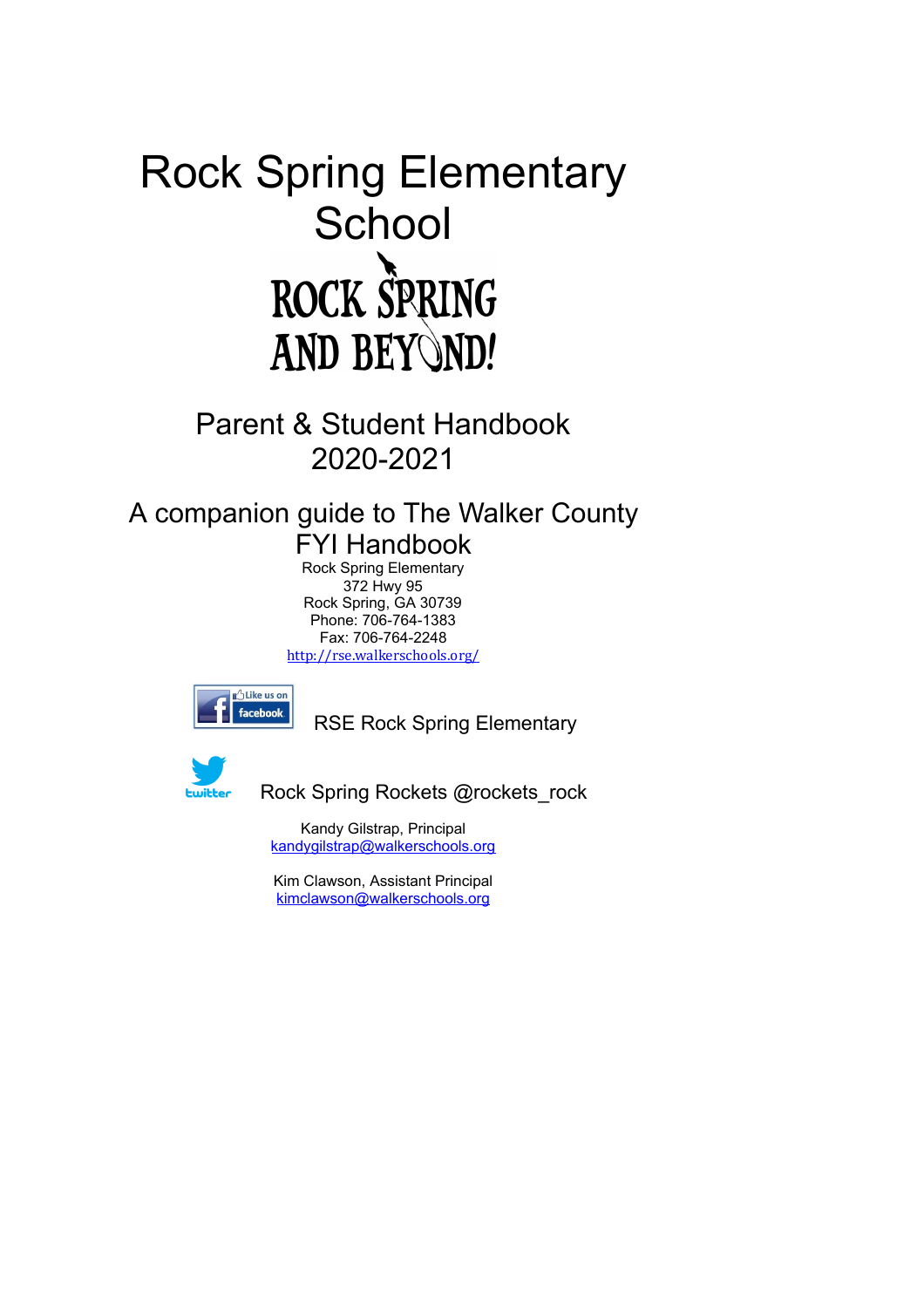## Rock Spring Elementary School 2020-2021

Welcome to a new year at Rock Spring Elementary School. Our goal is to prepare students for productive living and lifelong learning. Rock Spring Elementary School will provide a learning environment that fosters respect for each of our students through an understanding of his/her intellectual, social, emotional, and physical needs. Let's all work together to make this a successful, meaningful, and productive year for our students. If we can assist you at any time or if you have a concern or suggestions, please do not hesitate to call the school.

#### **BELL Schedule**

- Doors Open- 7:00 AM
- Tardy Bell- 7:45 AM
- Dismissal- 2:15 PM

#### **LUNCH Schedule**

| Time  | Time  | Teacher        |
|-------|-------|----------------|
| 10:25 | 10:55 | Shults/Davis   |
| 10:30 | 11:00 | <b>Bethune</b> |
| 10:35 | 11:05 | Sprayberry     |
| 10:40 | 11:10 | Wigley         |
| 10:45 | 11:15 | Cobb           |
| 10:50 | 11:20 | Hayes          |
| 10:55 | 11:25 | Watts          |
| 11:00 | 11:30 | Lands          |
| 11:05 | 11:35 | Kissner        |
| 11:10 | 11:40 | Shook          |
| 11:15 | 11:45 | Bobo           |
| 11:20 | 11:50 | Case           |
| 11:25 | 12:00 | Gotliffe       |
| 11:30 | 12:00 | Dawson         |
| 11:30 | 12:00 | Millican       |
| 11:40 | 12:10 | Hobbs          |
| 11:45 | 12:15 | Oliver         |
| 12:00 | 12:30 | Turner         |
| 12:05 | 12:35 | Underwood      |
| 12:10 | 12:40 | Bankston/Allen |
| 12:15 | 12:45 | Cleghorn       |
| 12:20 | 12:50 | Horne          |
|       |       |                |
|       |       |                |
|       |       |                |

#### **Entrance Requirements**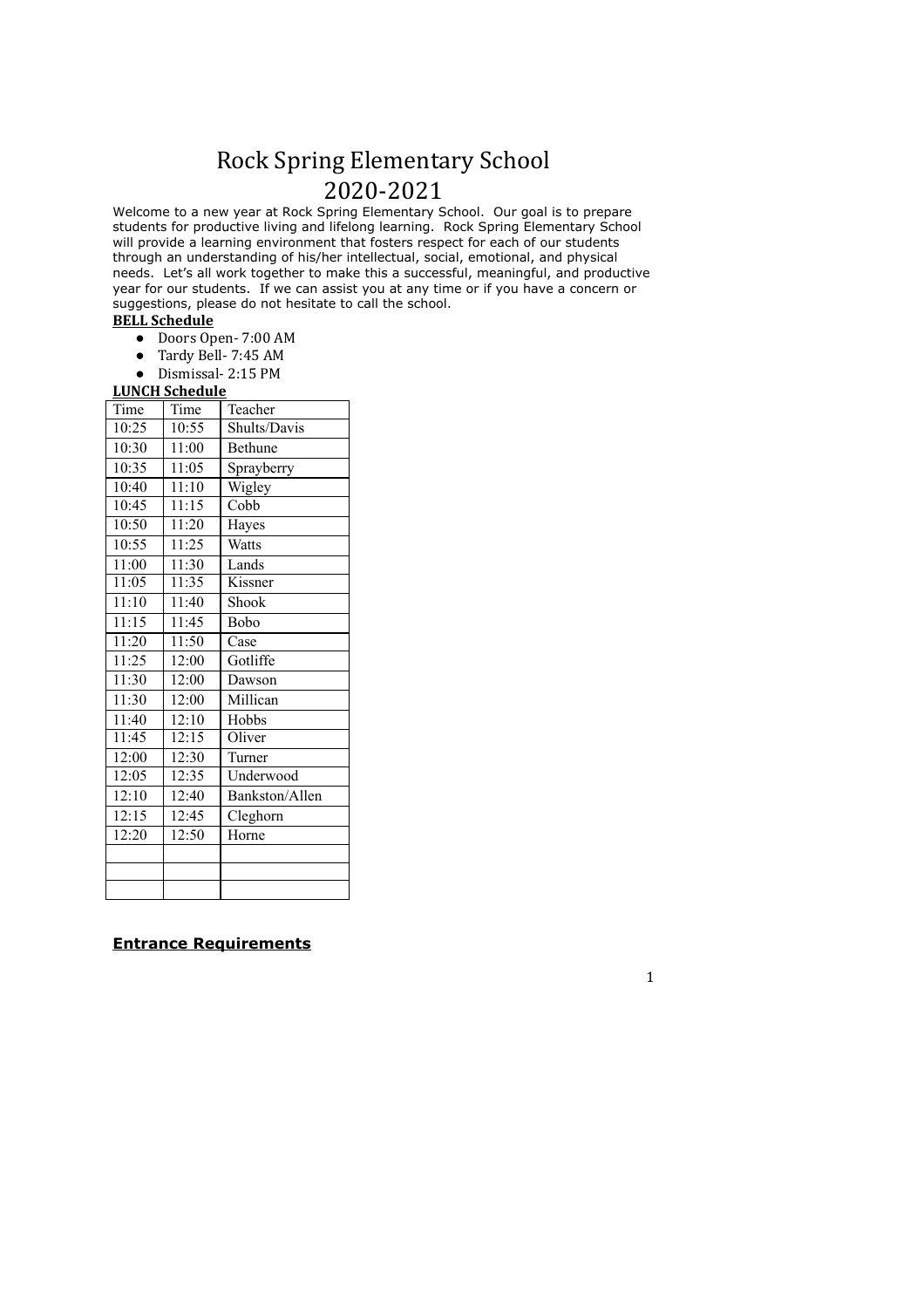- An official birth certificate, Georgia Immunization / Health Forms 3300 and 3231\*, and social security number.
- Two (2) forms of proof of residency within the RSE district: utility bill, Current lease or rental agreement, current paycheck stub, current home purchase agreement, or a notarized third-person affidavit of residency for the parent(s) or quardian(s) where the third-party is the legal owner or lessor of the property and verifies the physical residency of the above named parent/quardian(s) to be at that location.
- Walker County utilizes a Central Enrollment system. Parents & students can register for school at the AEC, 925 Osburn Rd, Chickamauga, GA.

All students, regardless of grade and including foreign exchange students, must have the Georgia Department of Human Resources Form 3231 immunization certificate marked "Complete for School" unless any of the following situations exist:

1. Medical exemption: in this case the 3231 has an expiration date no more than 12 months from date of issue. There must be an annual review of the medical exemption and the certificate must be reissued with or without indication of the medical exemption.



#### **Basic Daily Schedule**

- 7:00 Doors Open
- 7:15 Breakfast Service Begins
- 7:15 Students report to their classrooms  $\bullet$
- 7:45 Tardy Bell Rings
- 2:15 Dismissal Begins

#### **General Policies**

• No parents or visitors are allowed in the building. This means that you can not walk your child into the school building or visit for

 $\overline{2}$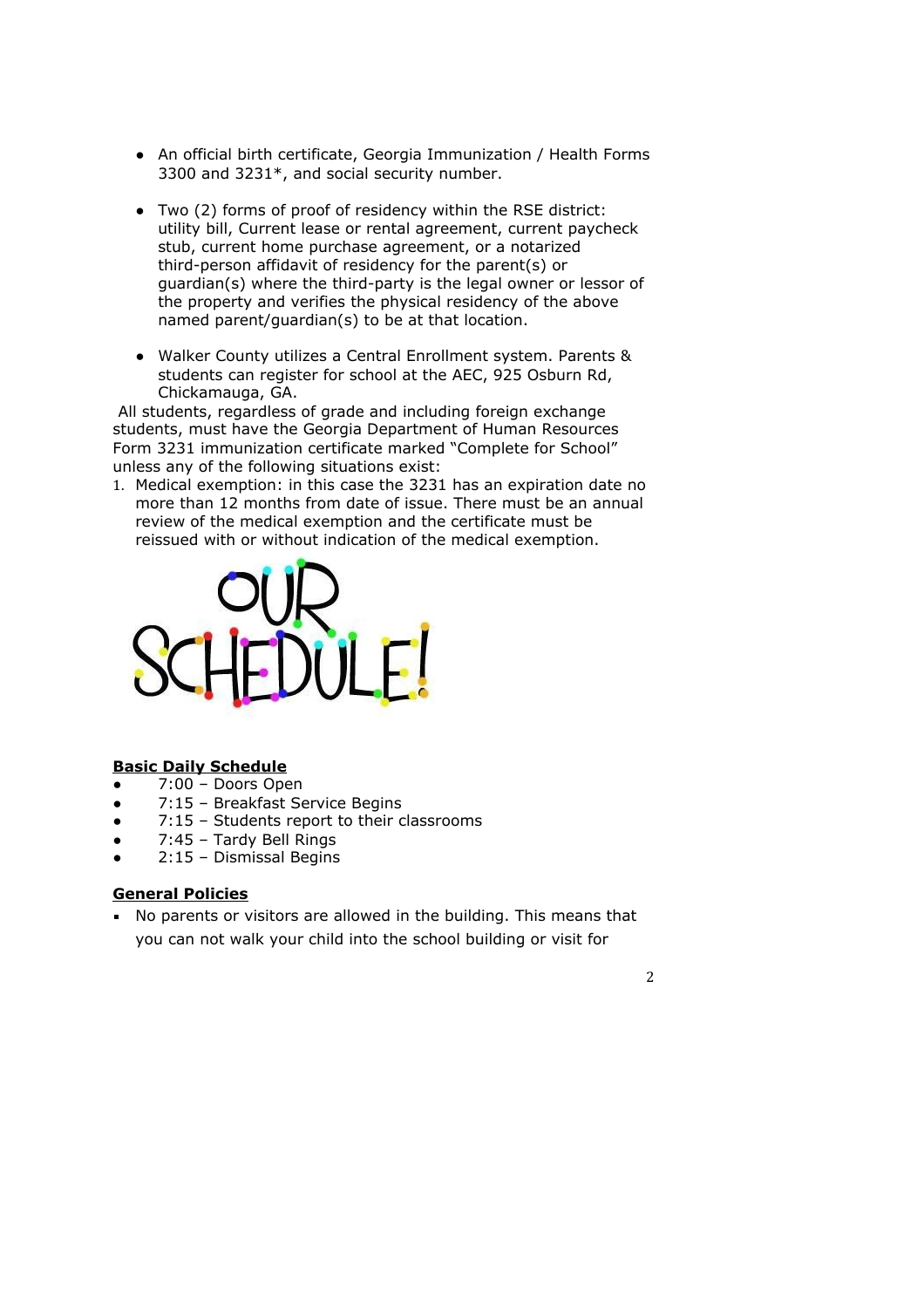lunch. We are taking this precaution to promote social distancing and limit the amount of people in the building. This procedure will be revisited throughout the school year.

- . All car riders need to open their own doors when getting out in the morning and when getting in the car in the afternoon. Staff members will be there to assist students. Parents are asked to take your child's temperature before coming to school.
- Morning dropoff procedure is a single car line. The kindergarten door will not be unlocked this year. All students must enter through the main entrance.
- After 7:45, a student is tardy. Due to our "buzzer" system, it is mandatory for parents to come in and sign in if your child is tardy. This is to ensure their safety. Please be on time. Masks are strongly encouraged when entering the building. Please come directly to the office.
- It is important for students to be on time. Multiple tardies can lead to a parent meeting with administration.
- Students not riding the bus will need to be picked up by 2:40.
- Our afternoon car rider line begins at 1:45. This is to ensure our special education buses can load their bus safely and leave campus without any problems. Please do not start the "double" line until a RSE employee initiates the process.
- If your phone number changes throughout the year, make sure you notify the office and the child's teacher. For any type of change (phone #, address, authorized pick up personnel) a new emergency card will need to be filled out. This is extremely important that we have a way to contact you.
- Door System: Everyone will have to be "buzzed" in, Parents/visitors will press the button on the box by the front doors. At that time, they will state their purpose, child's name and wait to be "buzzed" in. This is a protocol to aid in the safety of our students. We strongly encourage parents to wear a mask when entering the building.

### **Transportation Arrangements and Changes**

- Parents/quardians are responsible for making transportation arrangements for their children to and from school. This must be done by 1:50 p.m to ensure teachers have the correct information before dismissal.
- Buses are provided for students who obey drivers and follow bus rules. Failure to do so will result in the temporary or permanent loss

 $\overline{3}$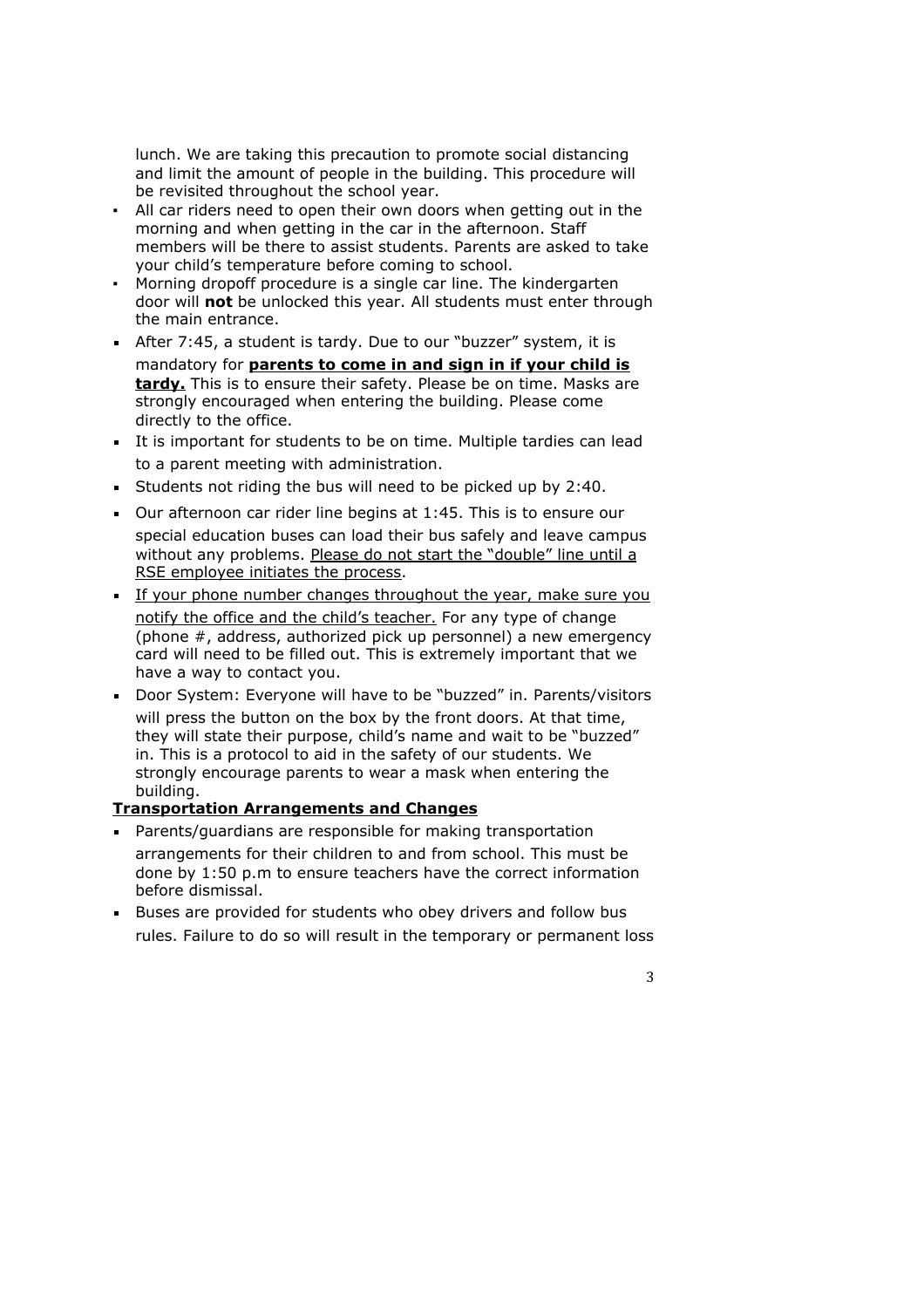of riding privileges following parent notification. All pupils on buses are under the authority of bus drivers. Students must get on/off the bus at the same stop daily unless a bus pass stating otherwise has been issued. Bus rules will be provided in a separate pamphlet at the beginning of each school year. Students are strongly encouraged to wear a mask while on the bus. Parents should check their child's temperature before getting on the bus in the mornings.

- Regular transportation arrangements should be stated clearly on students' emergency cards.
- If the transportation change involves going home with another student, a note from both parents/guardians is also required.
- All persons picking up a student **MUST** be listed on the child's emergency card OR have been listed in writing as having permission to pick up the student by a parent/quardian.
- Proper identification will be required for the pick-up of any student.
- At the discretion of the administration, students remaining after 2:40 will have to be signed out by parents. If this is a repeated occurrence, YMCA or other authorities will be contacted.
- We will make every effort to work with parents/quardians to ensure that students are transported home from school safely. Advance planning will make changes in transportation flow smoothly. Lack of advance planning may result in inconveniences to students, parents/guardians, and school personnel.
- For afternoon dismissal, parents are not allowed to walk in and pick up their child. This policy is established for safety reasons. Parents are to stay in the car rider line where their child will be dismissed through the lobby and teachers will escort them to your car. For parents in the car rider line, it is important to stay alert! No cell phone usage is allowed while in the car line. Safety is a priority.

#### **Conduct Expectations**

All students are expected to behave in a respectful and orderly manner while at school. If, however, a student is persistently disruptive, we reserve the right to employ firm discipline. Our school discipline procedure conforms to both local and state policies. All students in the classroom, hallways, cafeteria, assemblies, restrooms, playground area, as well as on field trips should maintain appropriate behavior. Rock Spring Elementary School adheres to the progressive discipline procedures outlined in Walker County Board Policy. RSE is a PBIS (Positive Behavior Intervention Strategies) school. Using this framework, clear

 $\overline{4}$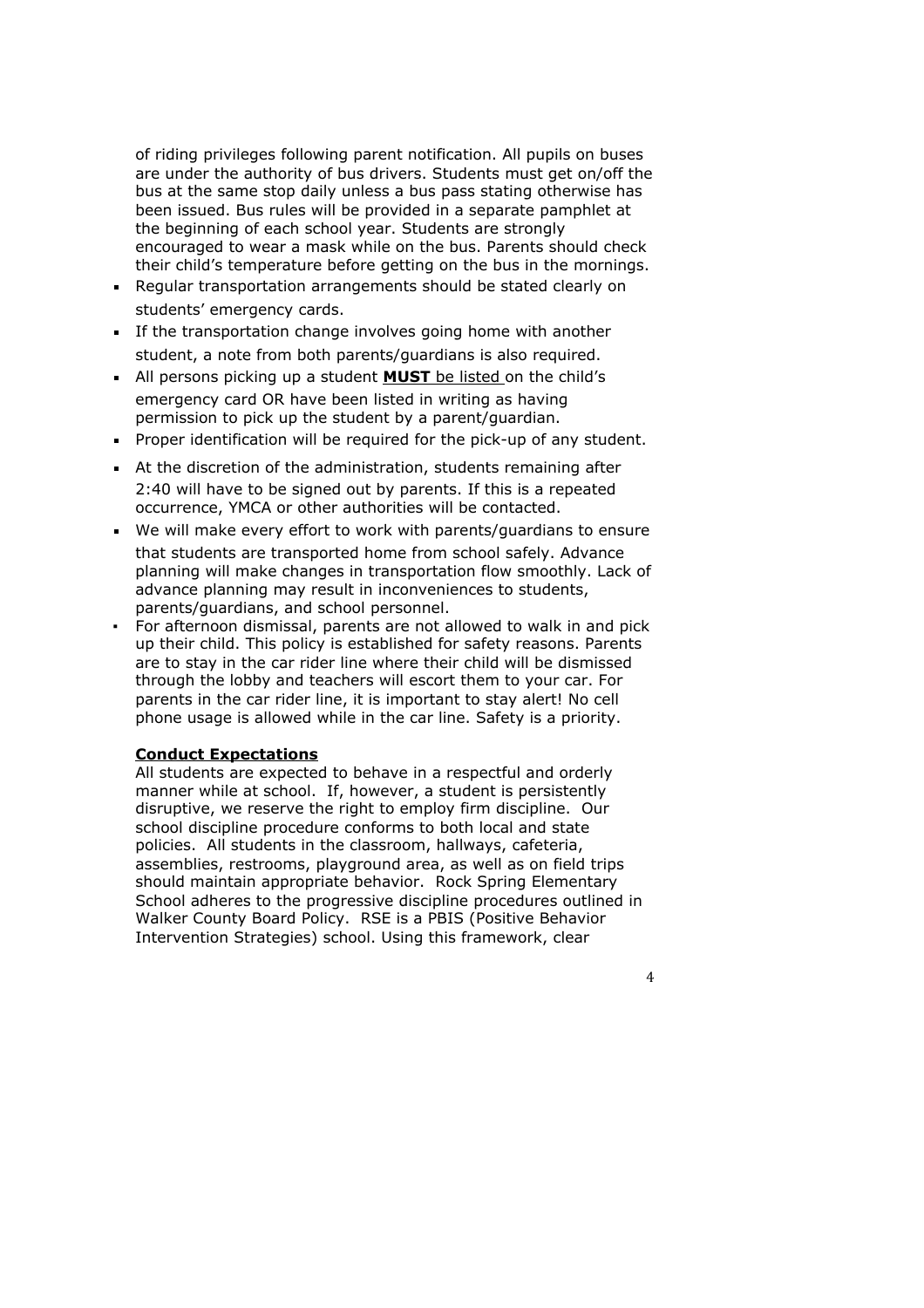expectations are set for different areas of the school. In addition, every grade level has a class matrix each student is expected to follow. Expectations will be taught for each area. RSE uses the term "SOAR" for reminder of the expectations (Stay Safe, Own your behavior, Always work together & Respect for all). SOAR videos demonstrate the "correct" behavior. Students who are following these expectations are acknowledged with DOJO points. These points can be "spent" for special things. Along with grade level incentives, monthly classroom events will be held for a certain amount of points. If a student does not follow expectations, teachers will determine if the behavior is an immediate office referral or a class referral. Once a student accumulates 4 classroom referrals, they are sent to the office. If a student is sent to the office with a referral, they may not participate in the monthly incentive. Students can be recognized as a PAR (Positively Awesome Rockets) student. This means they come to the office to tell the administration what "awesome" thing they have done. Please help us to ensure that we are promoting quality instruction and that students portray quality behavior. SOAR can even be used at home and in the public.

#### **Important Dates**

Picture Davs -September 29th- Fall pictures (individual) November 5th - Retakes and Class Pictures March 2nd - Spring Pictures

Progress Reports- To access your child's grades, please create a Powerschool account (a letter will be sent home). If you do not have Internet access, please let the office know you need a paper copy. A report card will be sent home at the end of the year which includes all standards and how your child did on each standard.

**State Assessments** GA Milestones- To Be Determined End of Year Awards- (more details closer to time) May 20th- Kindergarten through 4th grade Awards May 21st- Fifth Grade Awards Day (7:50 a.m.)

#### **Attendance**

See FYI Bulletin 2020-2021 for important attendance information.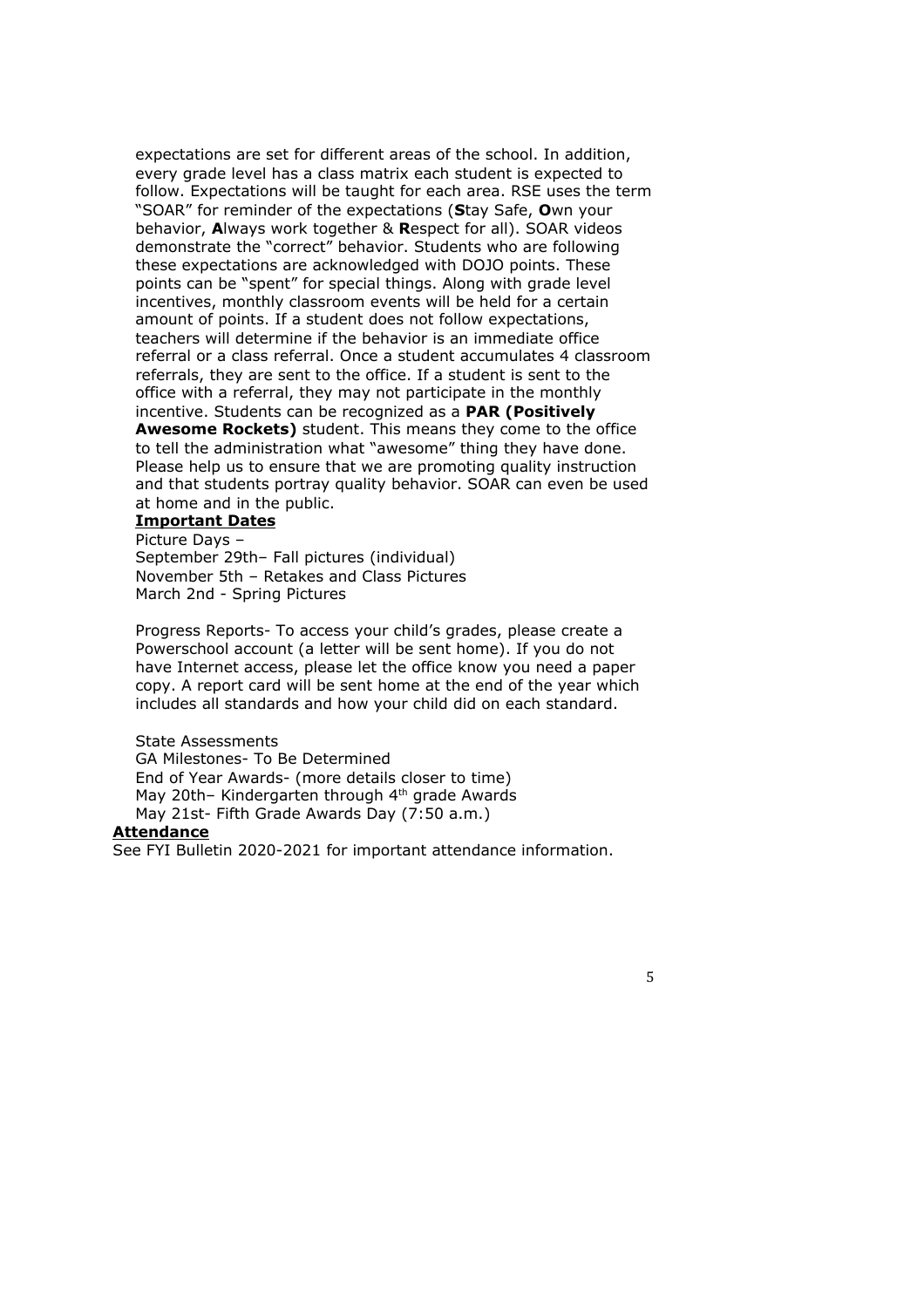\*When a student must be absent due to illness, please send a doctor or parent note immediately upon the student's return to school explaining the absence. Students need to be fever free for 24 hours without medication before returning to school.

- o This year Perfect Attendance means here every day, all day (no absences, no tardies, no early dismissals). Excellent Attendance means here every day AND 5 or less tardies/dismissals. We are trying to focus on being here on time each and every day. Being on time is a life skill. If your child is tardy or leaves early, they are missing instruction.
- Excessive absences can lead to an In-house truancy contract, or Walker County Truancy.

#### **Early Dismissals**

• Your child's education is the utmost importance to us. We are asking that parents do not check out your child early unless it is an emergency or for a medical issue. For the grades that departmentalize, your child may miss a full day of instruction if they are checked out. Try your best to schedule medical appointments after school hours. Please don't come in right before dismissal to check your child out. After 1:50, you cannot check out your child. This will allow teachers time to finish their lessons and pack up to go home. Also, all persons picking up a student must be listed on the child's emergency card or have been listed in writing as having permission to pick up the student by a parent/guardian.

#### **Homework**

Homework assignments and due dates for those assignments are at the discretion of each teacher. Homework is designed to check for understanding, provide practice, and reinforcement, as well as to provide enrichment activities. Parents can help by encouraging students to complete homework on a daily basis. Please check your child's communication Rocket Folder daily for a listing of homework /class work assignments.

#### **Virtual Learning**

Families have the opportunity to begin the 2020-2021 school year with virtual learning. Students will be given a schedule to follow of log-in times and assignments. Attendance will be taken for virtual school just as it is for face-to-face learning. Grades will also be given and recorded.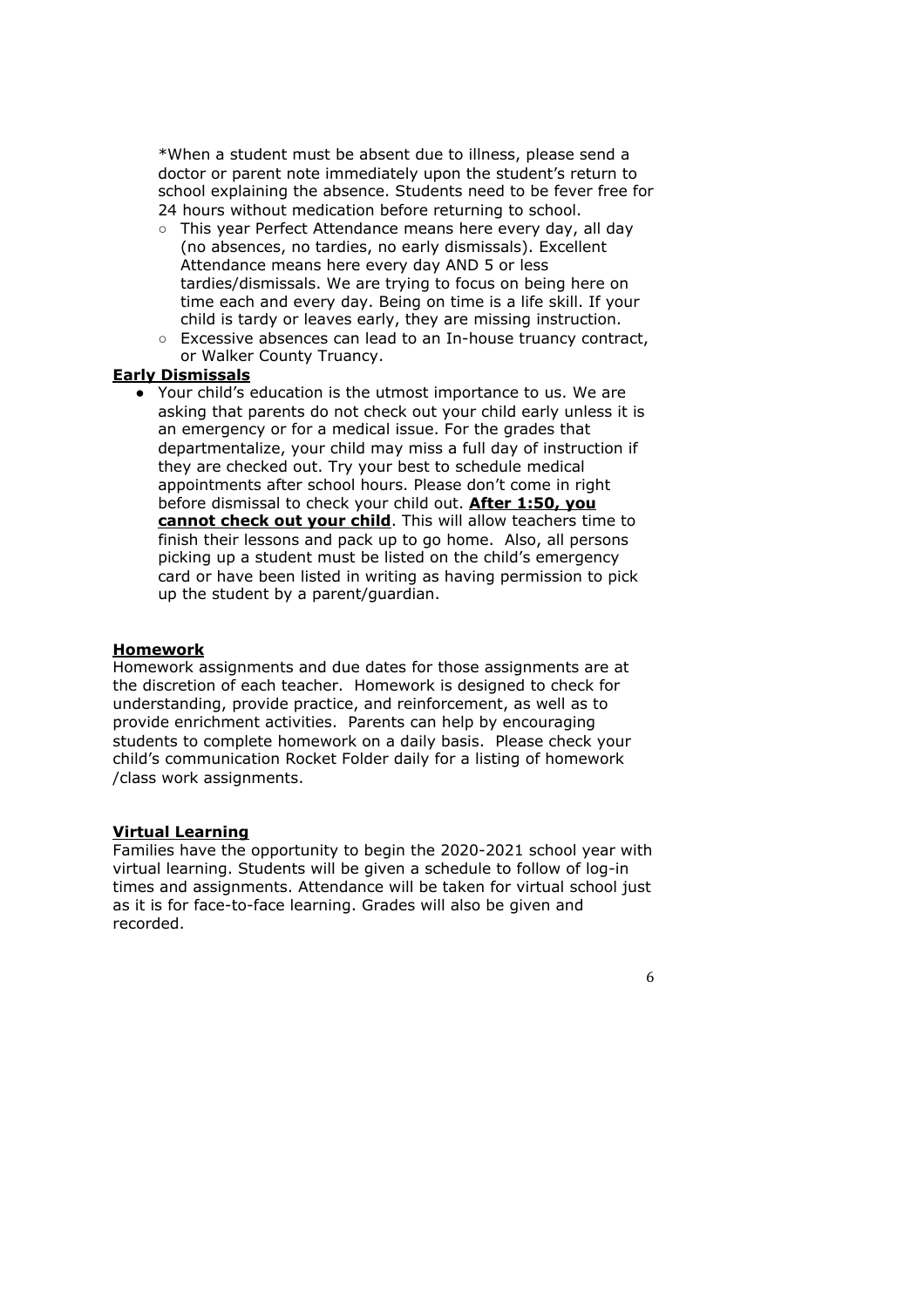#### **Google Classroom**

Teachers will set your child up in a Google classroom. If you have an older student they will know how to log in. If you have a younger child, your child's teacher will give you information on how to use this. ALL students will have access to a Google classroom. More information will be given later.

#### **Medicine**

It is the policy of the Walker County Board of Education that it is preferable for all children's medication to be administered by a parent or quardian at home. In some situations, school personnel in compliance with approved administrative regulations may administer a child's medicine or medication. We cannot dispense medicine of any kind unless it is brought from home in its original container, along with complete dosage information and a completed form JGCA-E2 (Medication Permission Request). Long-term dispensing of medication (more than 2 days) will require direct instructions from a doctor. Parents must assume responsibility for informing the school/school nurse of any medical condition a child may have. It is imperative that all allergies or other health information be included on the school emergency card. This is a parental responsibility. If your child has any type of medical alert, let the teacher and office know as soon as possible.

#### **Unpaid Debt Protocol**

Students with unpaid debts, such as but not limited to, cafeteria and/or media center charges (books, etc.) will not be eligible to purchase ice cream, book fair items, other school-sold items (including field day concessions) or participate in incentive activities or events until such time as their debts have been paid.

#### **Breakfast/Lunch**

The food service program provides a nutritious, well-balanced breakfast and lunch each school day. Students who wish to eat breakfast should be at school between 7:15 and 7:45. Breakfast is free for all WC students. Applications for free or reduced meals will be sent home the first day of school and should be returned immediately. All students will still need to pay until the free/reduced applications are processed. The Coordinator of Food Service will inform you if your application has been approved. If students forget or lose their meal money, they may charge for that day only. Students will not be allowed to charge more than three meals in succession. All charges should be paid promptly. A student lunch cost \$2.20 per day. Visitor's lunch cost \$4.50 and breakfast \$2.50. Holiday meals

 $\overline{7}$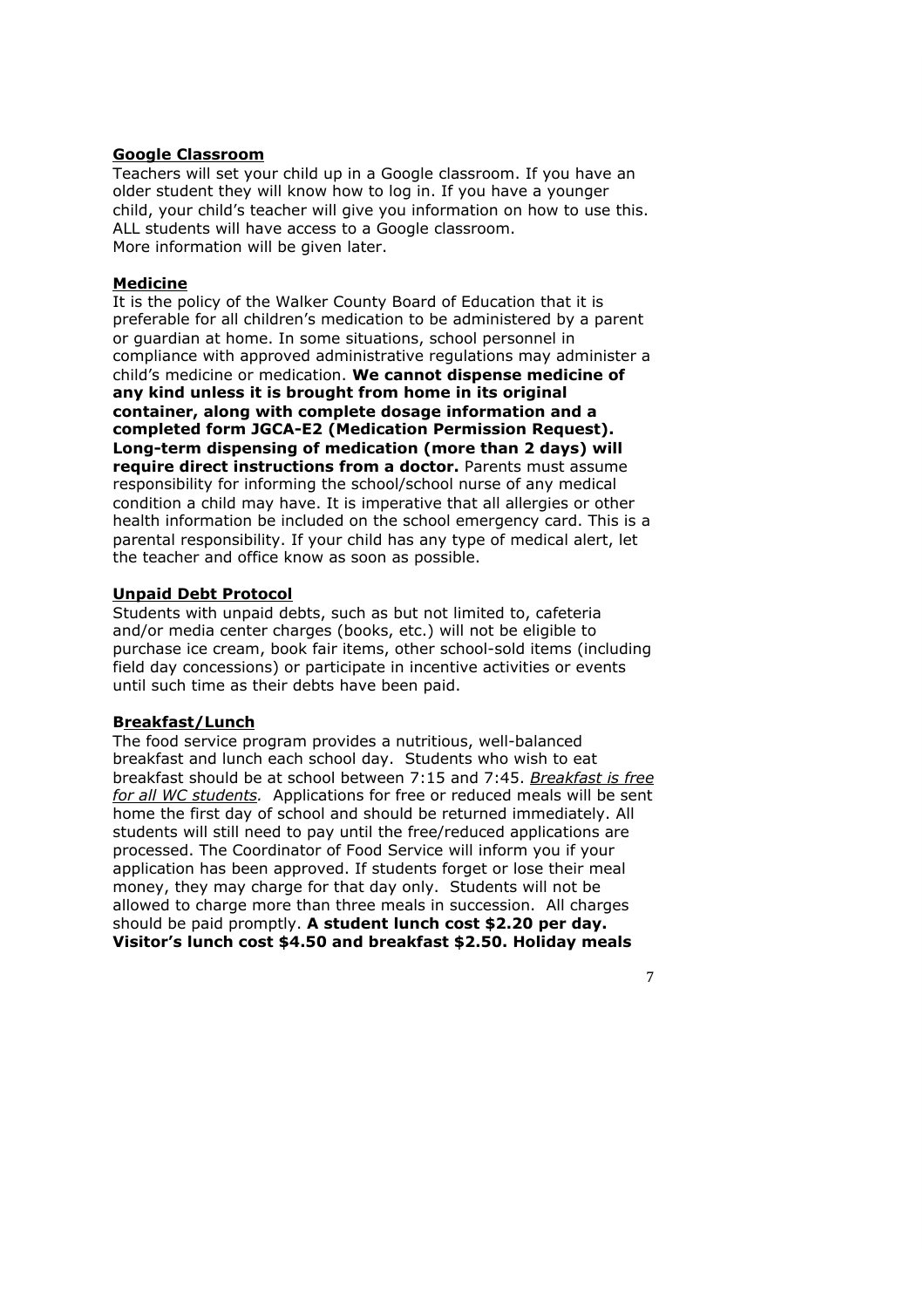for visitors are \$5.00. WC ensures that students have a well balanced, nutritious breakfast and lunch that comply with federal guidelines. Therefore, outside food from fast food restaurants are prohibited and should not be brought in the cafeteria. Please fill out the Free/Reduced Lunch Application and return it to school as soon as possible. Don't forget you can use My School Bucks to pay online.

#### **Visitors**

#### Listed below is our school procedure for visitors; however, at this time no visitors will be allowed in the building.

All visitors must report to the main office and sign in upon arriving at Rock Spring Elementary School. Visitors need to use our main entrance, and will receive a sticker or badge indicating that they are our visitor and have signed in. This will help ensure the safety and security of the students and staff. Anyone going past the foyer must have an ID badge issued through the office. RSE protects instructional time for all students. Distractions affect learning. Visitors are welcomed during lunch and recess times. If visitors cause a disruption, they will be asked to leave.

#### **Tobacco Policy**

No tobacco products (including vapors) can be used on this campus. This means at PTO events, school events, playground and in the car rider line, no tobacco products may be used. Please no smoking in the car rider line. Rock Spring Elementary is a tobacco free campus.

#### **Connections Rotation**

To begin this school year students will have connections every other day to allow time for cleaning connections rooms and equipment. Make sure your child wears the proper clothing and shoes each day.

#### **PE**

Parents are asked to ensure that students wear tennis shoes on the days their children have PE. We are asking as a general safety support that students not wear flip-flops to school. If students do not have their tennis shoes on PE days, two points will be deducted for each infraction.

#### **STEM and Reading Lab**

In analyzing our data, there is a need in the area of reading. For our school-wide plan, RSE students will increase their reading and comprehension skills. Students will be active participants in learning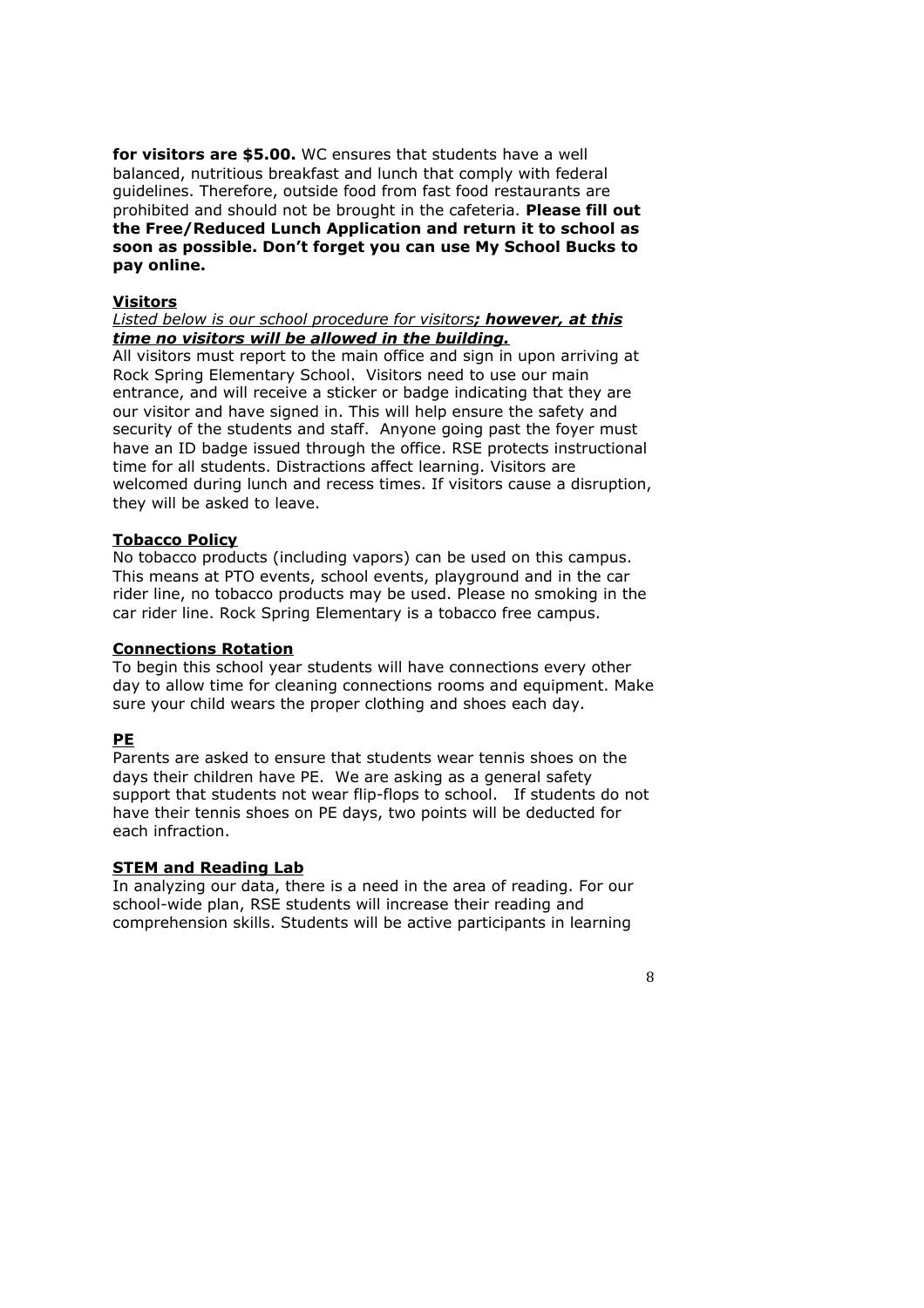how reading can be engaging. Please make sure your child reads every night. This will help strengthen their reading skills.

A reminder for STEM: Students may be outside. Please make sure your child is dressed appropriately for outdoors (including their shoes).

#### **Dress Code**

Dress code for all students is defined in the FYI booklets. Make sure your child adheres to all dress code requirements. The length of shorts, skirts and dresses should be longer than a student's fingertips when the arm and fingers are extended downward against the leg. No distracting hairstyles will be allowed (mohawks, fohawks, brightly colored hair, etc.).

#### **FYI Bulletin**

The FYI Bulletin published by the Walker County Board Of Education will take precedence over this handbook. Any changes or additions will be communicated to our school stakeholders through our Rock Spring Newsletter. Please reference the FYI Bulletin for more thorough information pertaining to all Walker County Schools.

#### **Communication**

Rock Spring Elementary will be using Class Dojo as one way to communicate with our parents. This program can be used on your phone. It is a perfect way to get information to your quickly. With this program, you can communicate with the teacher as well. Teachers will also set up a class or grade level email to send information. A school monthly newsletter will be sent home at the beginning of each month. Walker County utilizes School Messenger calls for important information.

#### **Valuables at School**

School personnel try to prevent losses, but they are not responsible for students' personal property. Anything not needed for class should be left at home. All belongings should be labeled. Toys should only be brought to school with permission of the classroom teachers. Fireworks, tobacco products, alcohol, knives, guns, and illegal drugs or any toy or look alike of these items violate state and local laws. Student phones are to be kept in their bookbags turned off at ALL times while at school. If a student violates this policy, the parent will be contacted to come pick up the phone.

#### **Water**

Students are allowed to bring a water bottle to school to drink while in class. Only water will be allowed (no flavored water packs-this stains

 $\mathbf{Q}$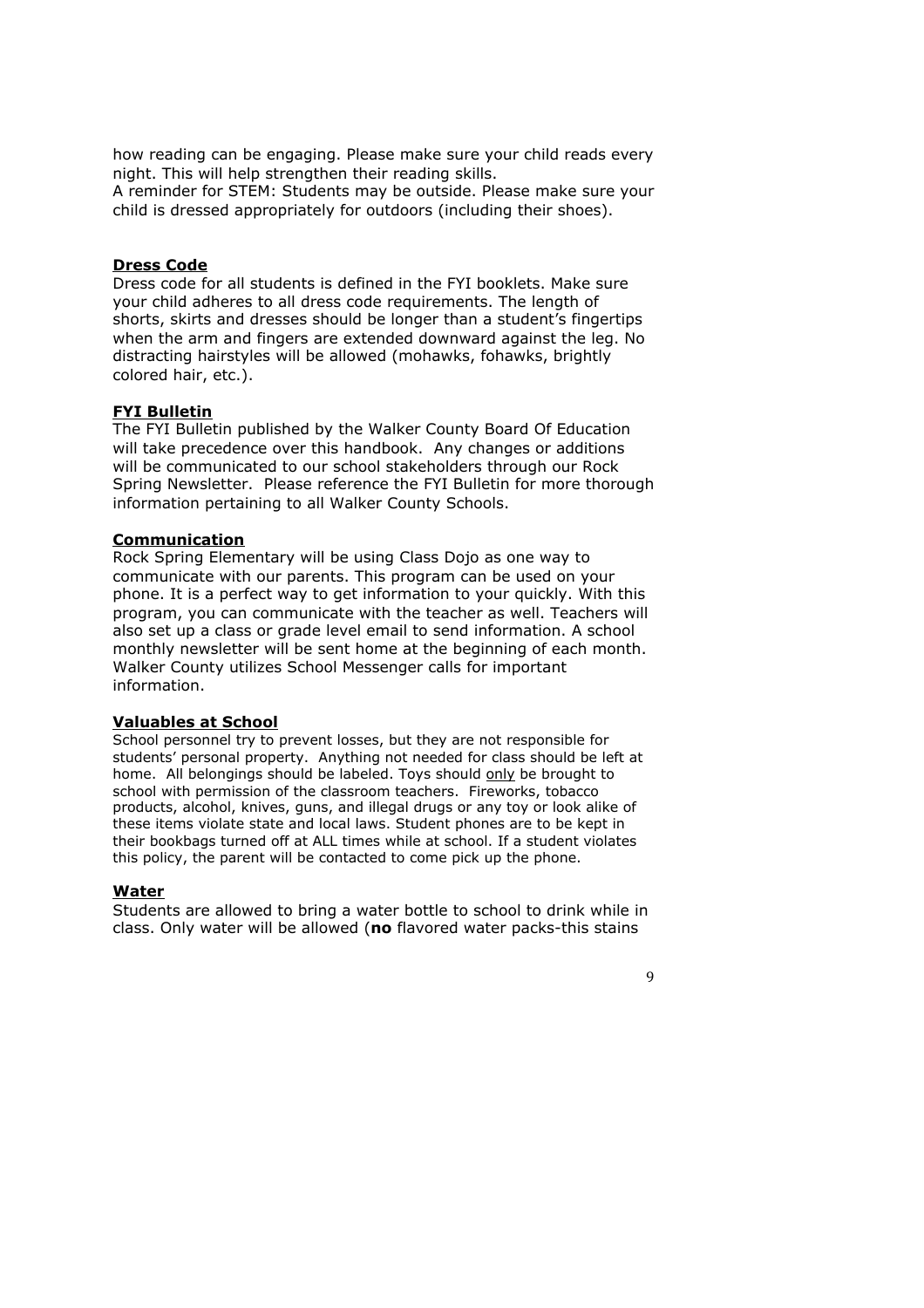the carpet, no cokes, no tea, etc.). We have water filling stations for students to use instead of drinking directly out of the water fountain.

#### **Requests**

RSE will no longer accept parental requests for a specific teacher for the upcoming grade. All students receive a quality education, which pushes them to meet goals and prepares them for the next level.

#### **PTO-Parent Teacher Organization**

The Rock Spring Elementary School PTO has been established to support the mission of the school. Parents are encouraged to take an active part in the PTO. The PTO is a valued asset to our school and needs volunteers to help with activities and functions throughout the year. If you would like to get involved and help, please contact Mrs. Gilstrap or Mrs. Clawson.

#### **Parent Involvement and Title I**

Rock Spring Elementary School is a Title I school. We receive funding from the federal government based on the number of students who qualify for free or reduced lunch. We strive to utilize the funding we receive in a manner in which it is intended which is to provide support for students in various areas of their school life. One program we have at Rock Spring Elementary as a result of our Title I status is that of Family Engagement. Our Parent Engagement Coordinator is Mrs. Sarah McCloskey. We are excited to have her. She will work to provide opportunities for parents to participate in the planning and execution of many programs involving our parents and community members who wish to volunteer through our school. There are numerous ways you can help. If you would like to get involved, please contact Sarah McCloskey at sarahmccloskey@walkerschools.org.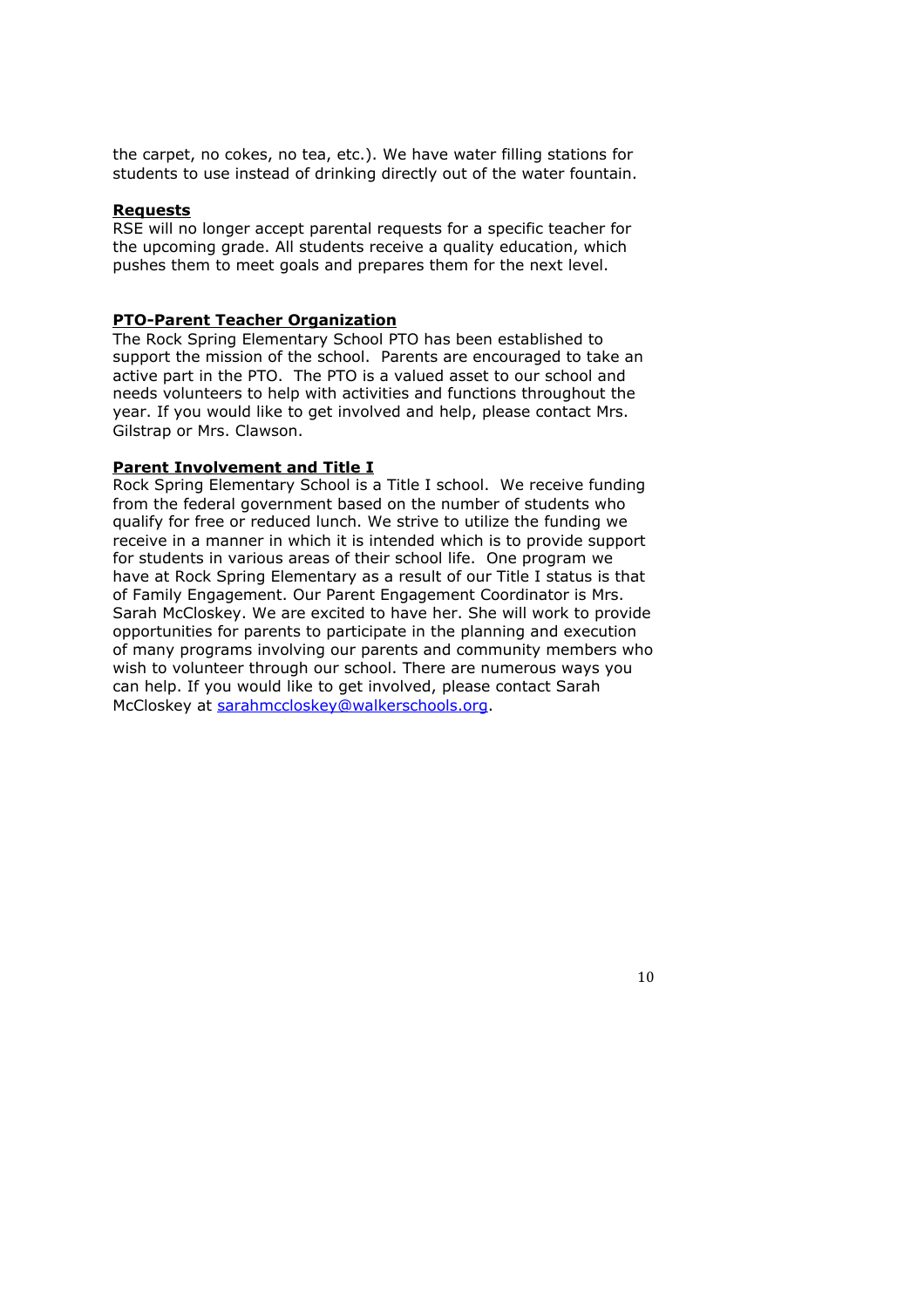Listed below is RSE's protocol for volunteers. Once the building is re-open for volunteers, a training session will be scheduled.

**Volunteer Protocol**<br>To Be a Rock Spring Volunteer: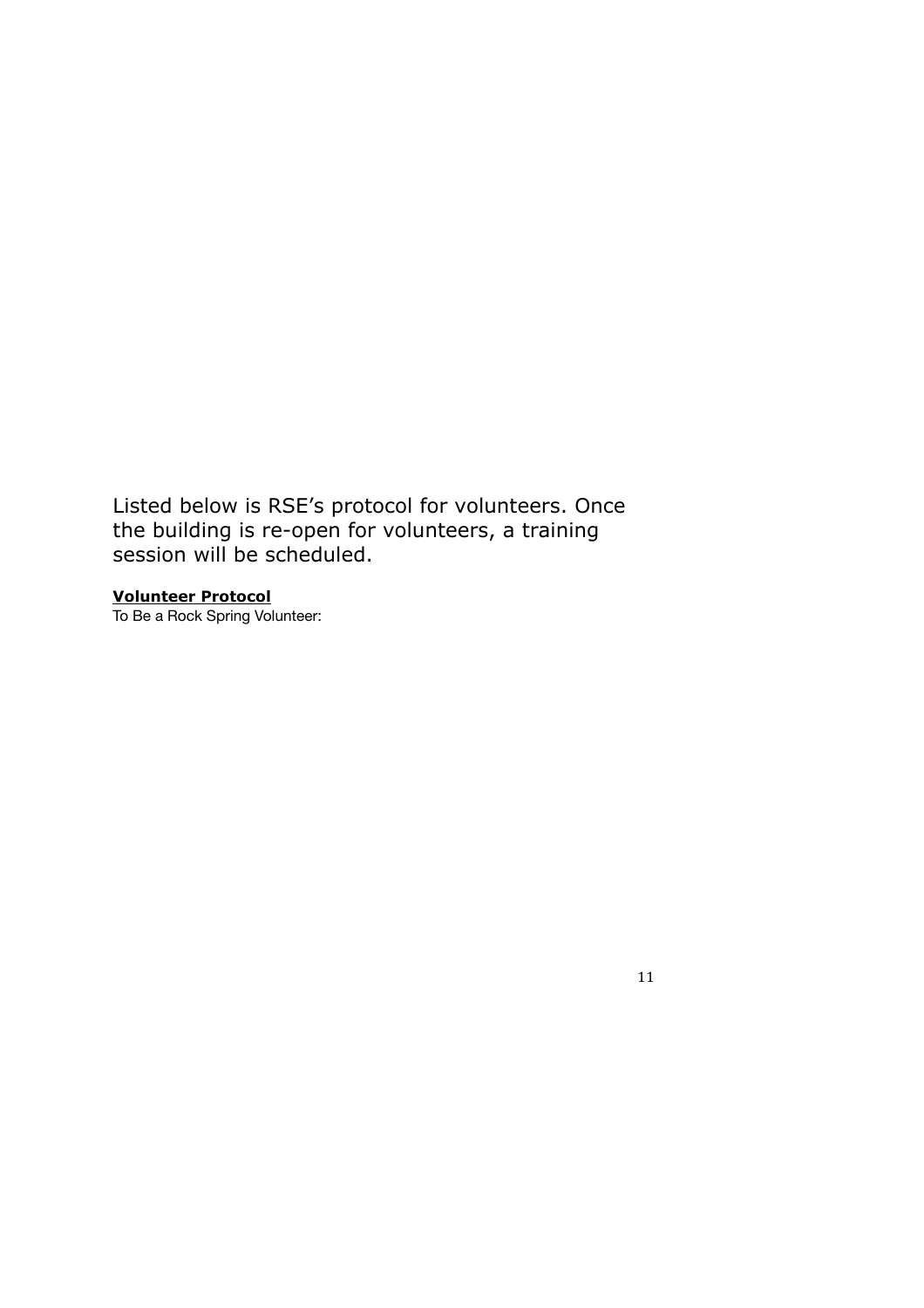- $\circ$  Fill out an application and be approved by the principal;
- Fill out and abide by the Walker County Acceptable Use of the Internet Policy:
- o Attend (or view electronically) a volunteer orientation session (new session each year);
- Sign in and out each time you volunteer;
- $\circ$  Wear identification that identifies you as a volunteer:
- o Volunteer in designated areas of the school building including classrooms, work rooms and common areas;
- o Volunteers are asked to volunteer in classrooms other than those in which the teacher is a relative. Special permission to volunteer in a classroom where the teacher is a relative may be given upon written request to the principal. Please submit such requests at least 24 hours in advance of any proposed volunteering situation. Requests may be made by teachers or volunteers and will be considered on a case-by-case basis.
- o Volunteers must comply with all Walker County Board of Education policies. (Board Policy IFCD)

By applying to be a RSE volunteer, you signify that you understand that you will be on campus and volunteering at the will and call of the school principal. The principal has full discretion as to when you volunteer and what volunteer work you perform. If you have any questions, please do not hesitate to call our Family Engagement Coordinator, Sarah McCloskey or our principal, Kandy Gilstrap. Thank you, and happy volunteering! ©

## Return the last page of this handbook, the Emergency card (in your packet) and theFree/Reduced Lunch form ASAP!